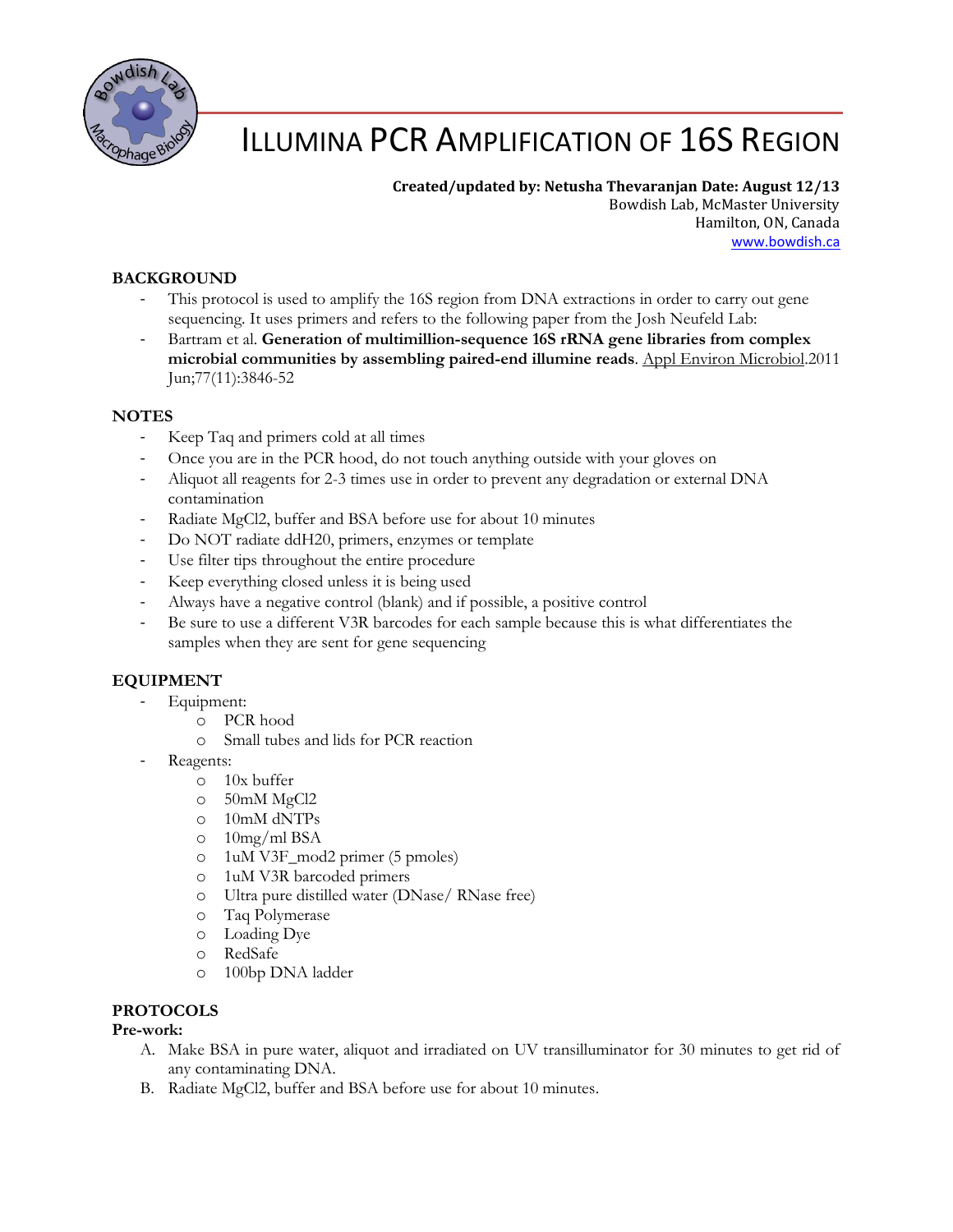#### **Assembling the reaction:**

- 1. Calculate the amount of template and ddH20 needed for each reaction. The total reaction volume is 50ul. This includes: the master mix, ddH20, V3R barcode, and template.
	- a. Master mix is 14.75ul
	- b. V3R barcode is 5ul
	- c. Calculate template to 30-50ng
	- d. Fill the rest of the reaction up to 50ul using ddH20
- 2. Make master mix including the buffer, MgCl2, BSA, V3F, Taq and the dNTPs.

| Reagent           | $\mathbf{x}$ 1 | $x$ (# of samples + 1) |
|-------------------|----------------|------------------------|
| <b>Buffer</b>     | 5ul            |                        |
| MgCl2             | 1.5ul          |                        |
| <b>BSA</b>        | 2ul            |                        |
| V3F               | 5ul            |                        |
| Taq               | $0.25$ ul      |                        |
| dNTP <sub>s</sub> | 1ul            |                        |
| Total             | 14.75ul        |                        |

- 3. Add in the calculated amounts of water to each reaction.
- 4. Add 14.75ul of master mix to each reaction tube.
- 5. Add corresponding V3R barcodes.
- 6. Add template.
- 7. Split the 50ul reaction tube into three tubes with 16.7ul each for a reaction in triplicate.
- 8. Program to run the PCR on:
	- a. 94°C for 2 minutes
	- b. 94°C for 30 seconds
	- c. 50°C for 30 seconds
	- d. 72°C for 30 seconds (300bp product)  $\begin{matrix} 5 \end{matrix}$  30 cycles
	- e. 72°C for 10 minutes
		- After this, the product can be stored at room temperature or be held in the PCR machine at 4°C

#### **Visualizing the Products on a Gel**

- 1. Prepare a 2% gel to run the samples on.
- 2. Combine the three tubes with 16.7ul of product each into one tube.
- 3. Add 5ul of 6x Loading Dye to each of your samples.
- 4. Use a 100bp ladder to run the gel. The product bands should appear around 300bp and the primer bands should appear around 80bp.
- 5. Run gel at 100V for 30-35 minutes (the small gels can run for 30 mins, and the larger gels can run for 35 minutes).
- 6. Visualize under the UV transilluminator light.
- 7. Under the UV light, carefully cut around the bands trying to avoid any excess gel that does not contain product.
- 8. These bands can be stored at -20°C until you are ready to purify and sequence them.

## **TROUBLESHOOTING PCR REACTIONS**

What to do if your bands are not showing up:

- A. Double the amount of Taq used to 0.5ul and alter the remaining calculations accordingly.
- B. Use a new set of dNTPs or Taq (to see if any of the enzymes have been contaminated or degraded).
- C. Use a new bottle of Ultra Pure distilled water and aliquot into 1ml tubes to prevent opening the entire bottle many times and allowing external DNA to enter.
- D. Double the amount of template added (and if it still doesn't work, try doubling it again etc).